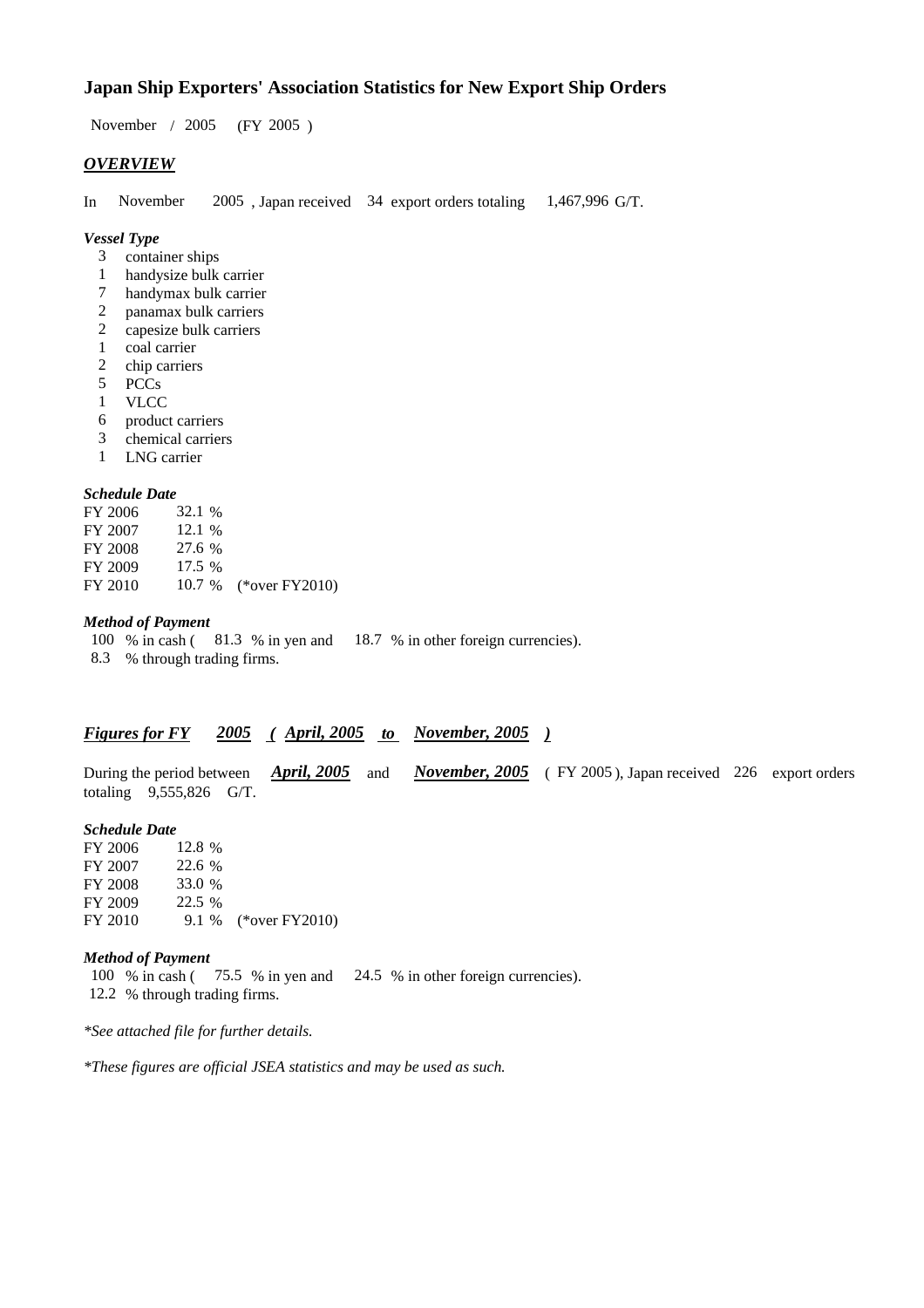## Based on Fiscal Year

Description Apr 04 to Mar 05 Apr 05 to Jul 05 August 2005 September 2005 October 2005 November 2005 Apr 05 to Nov 05 Jan 05 to Nov 05<br>No. 1 G/T No. 1 G/T No. 1 G/T No. 1 G/T No. 1 G/T No. 1 G/T No. 1 G/T No. 1 G/T No. 1 G/  $No.$   $G/T$ T || No. | G/T || No. | G/T || No. | G/T || No. | G/T || G/T || No. | G/T || No. | G/T || No. | G/T General Cargos | 24 | 773,050 || 16 | 535,650 | 1| 17,200 | 4 | 50,800 | 1 | 7,000 | 3 | 51,700 | 25 | 662,350 || 34 | 1,138,650 Bulk Carriers 1900| 10,093,100|| 67| 3,340,680| 9| 364,400| 25| 1,136,100| 19| 872,290| 20| 923,596| 140| 6,637,066|| 179| 8,472,866 Tankers 1077| 7,705,970|| 31| 779,260| 6| 362,300| 6| 206,600| 7| 415,550| 11| 492,700| 61| 2,256,410|| 80| 3,174,610 Combined Carriers 1 0 0 0 0 0 0 0 0 0 0 0 0 0 0 0 0 **Others** s and  $\vert 0$  0 0 0 0 0 0 0 0 0 0 0 0 0 0 0 Total 321 18,572,120 114 4,655,590 16 743,900 35 1,393,500 27 1,294,840 34 1,467,996 226 9,555,826 293 12,786,126 FY 2005 / FY2004 (%) \* 71.3 95.6 70.8 76.8 47.2 90.1 78.9 \*\* 78.5 In CGT8,604,363 2,517,250 352,755 735,055 740,626 837,209 5,182,895 6,885,400

*Figures for shipbuilding orders of 500 G/T and over for export as steel vessels placed with JSEA members are covered.*

\*FY 2004/FY2003

\*\*Calendar Year 2004

JSEA (December 2005)

# New Export Orders Placed in November 2005 (FY 2005)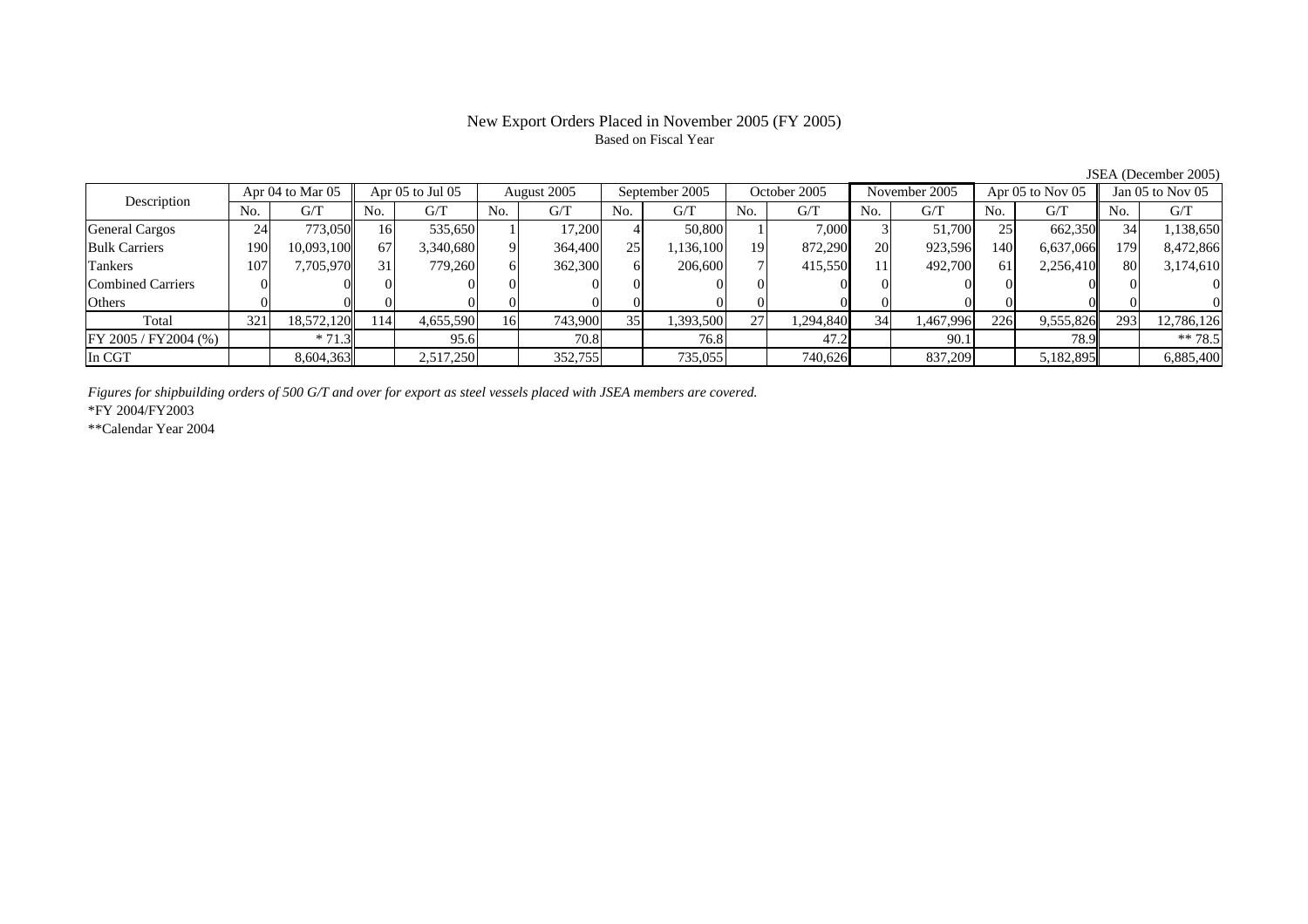## Export Ships Delivered in November 2005 (FY 2005) Based on Fiscal Year

JSEA (December 2005)

| Apr 04 to Mar 05<br>Description |     |            | Apr 05 to Jul 05 |           | August 2005 |         | September 2005 |           | October 2005 |           | November 2005 |           | Apr 05 to Nov 05 |           | Jan $05$ to Nov $05$ |            |
|---------------------------------|-----|------------|------------------|-----------|-------------|---------|----------------|-----------|--------------|-----------|---------------|-----------|------------------|-----------|----------------------|------------|
|                                 | No. | G/T        | No.              | G/T       | No.         | G/T     | No.            | G/T       | No.          | G/T       | No.           | G/T       | No.              | G/T       | No.                  | G/T        |
| <b>General Cargos</b>           |     | 523,454    | 8                | 270,818   |             | 54,992  |                | 175.974   |              | 81.570    |               | 75.246    | 161              | 658,600   | 24                   | 952,269    |
| <b>Bulk Carriers</b>            | 199 | 8,549,973  | 67               | 2,769,304 | 15          | 629,324 | 17             | 690,547   | <b>20</b>    | 998,765   | 20            | 978,589   | 139              | 6,066,529 | 205                  | 8,996,655  |
| Tankers                         | 78  | 4,255,978  | 25 <sup>1</sup>  | 1,535,965 |             | 230,540 |                | 347,801   |              | 312,864   |               | 215,992   | 45               | 2,643,162 | 63                   | 3,652,723  |
| <b>Combined Carriers</b>        |     |            |                  |           |             |         |                |           |              |           |               |           |                  |           |                      |            |
| Others                          |     | 115.875    |                  |           |             |         |                |           |              |           |               |           |                  |           |                      |            |
| Total                           | 295 | 13,445,280 | 100              | 4,576,087 | <b>20</b>   | 914,856 | 26             | 1,214,322 | 26           | 1,393,199 | 28            | 1,269,827 | 200              | 9,368,291 | 292                  | 13,601,647 |
| FY 2005 / FY 2004 (%)           |     | $*116.6$   |                  | 113.4     |             | 150.2   |                | 77.0      |              | 104.1     |               | 113.3     |                  | 107.9     |                      | ** $108.8$ |
| In CGT                          |     | 6,731,127  |                  | 2,166,186 |             | 411,737 |                | 583,075   |              | 646,311   |               | 582,664   |                  | 4,389,973 |                      | 6,422,599  |

*Deliveries of new shipbuilding orders of 500 G/T and over for export as steel vessels placed with JSEA members are covered.*

\*FY 2004/FY2003

\*\*Calendar Year 2004